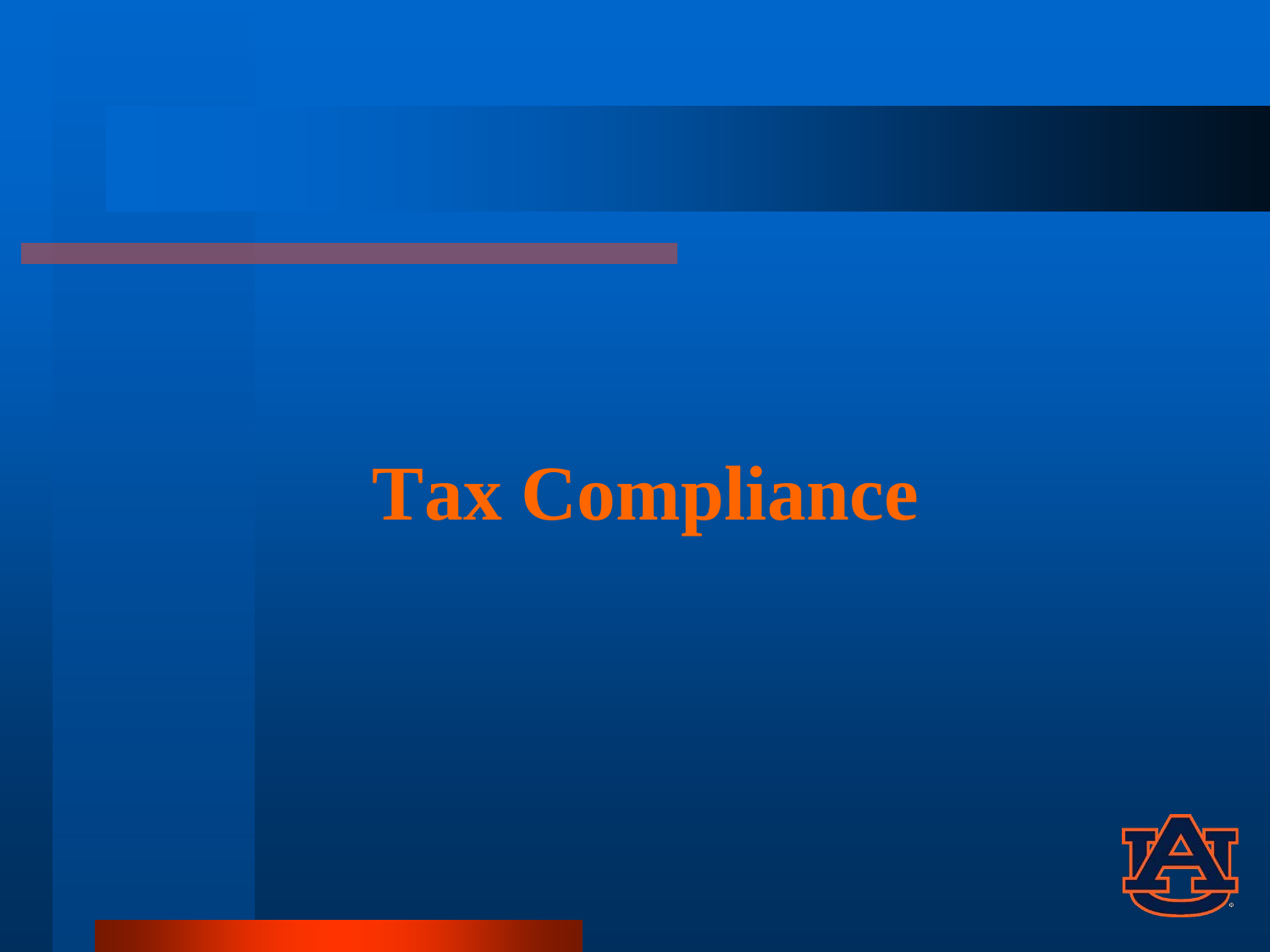### **Scholarships & Fellowships**

#### • **IRS Definitions:**

- **"A scholarship is generally an amount paid or allowed to, or for the benefit of, a student (whether an undergraduate or a graduate) at an educational institution to aid in the pursuit of his or her studies."**
- **"A fellowship grant is generally an amount paid for the benefit of an individual to aid in the pursuit of study or research."**

**\*\*No Services associated as a consideration\*\***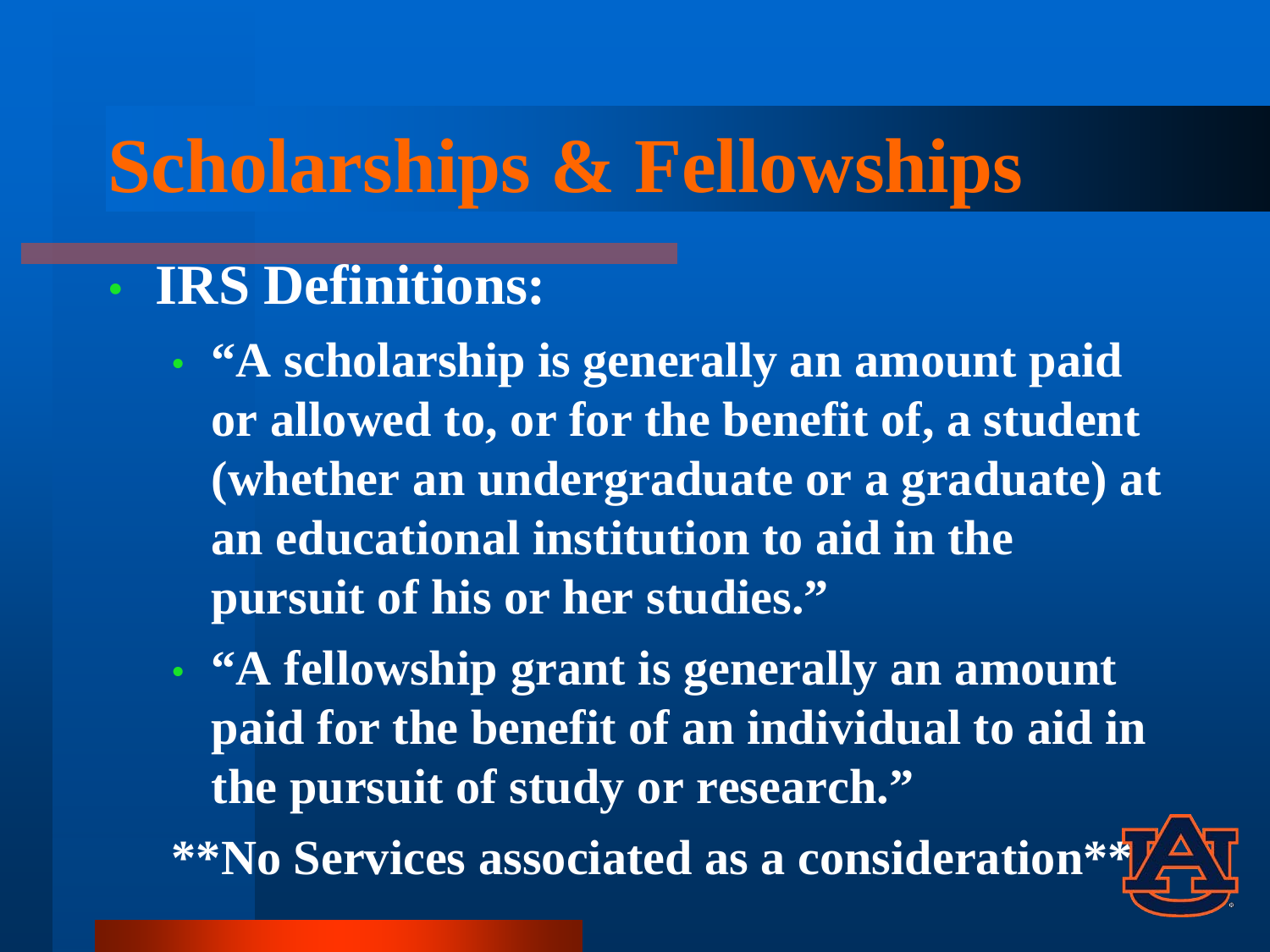## **Scholarships & Fellowships**

- **Federal Tax Implications**
	- **U.S. Citizens, Permanent Residents, and Resident Aliens**
		- **"Qualified" portion not taxable or reportable**
		- **No tax withholdings**
		- **Reported on form 1098-T**
		- **Must be reported to Student Financial Aid**

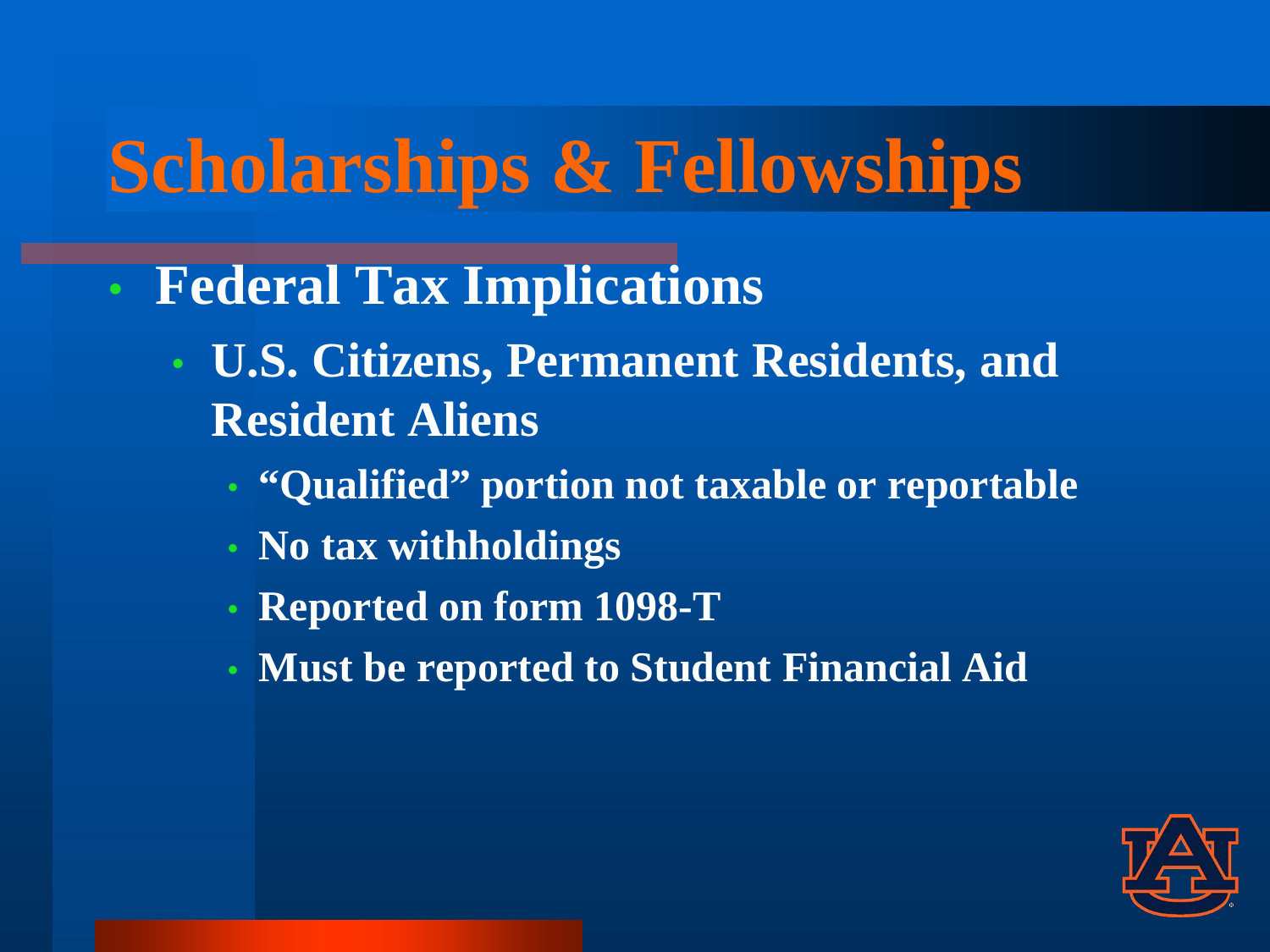### **Scholarships & Fellowships**

- **Federal Tax Implications - continued**
	- **Non-Resident Aliens**
		- **"Qualified" portion not taxable or reportable**
		- **Tax withholding may apply to "non-qualified" amounts**
		- **Reported on form 1042-S**
		- **Must be reported to Student Financial Aid**

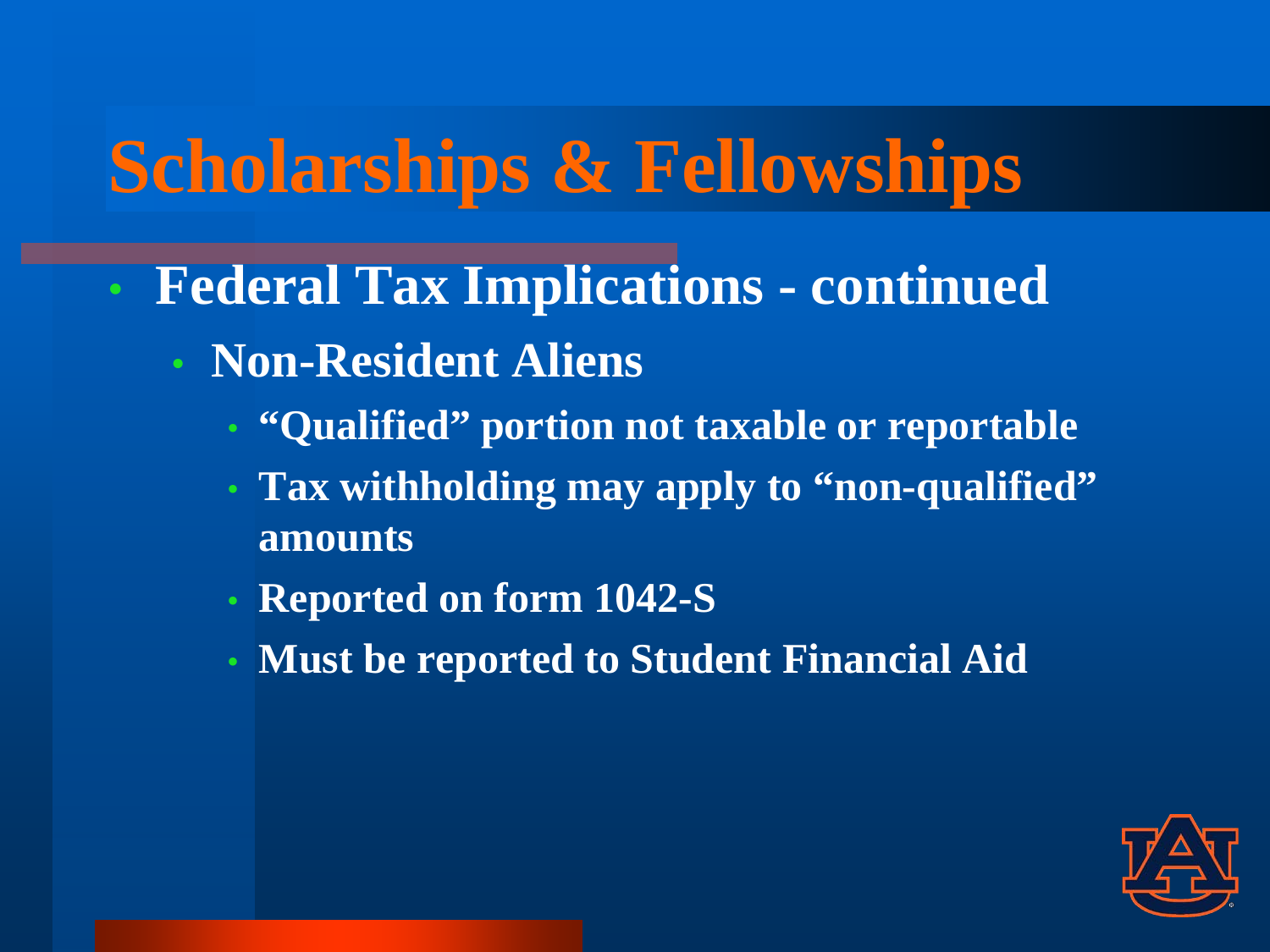#### **Prizes & Awards**

- **Definition:**
	- **An amount received in recognition of charitable, scientific, educational, artistic, literary, or civic achievement, or is received as the result of entering a contest**
- **Categorized as "Other Income" by the IRS**
- **Must be reported to Student Financial Aid**

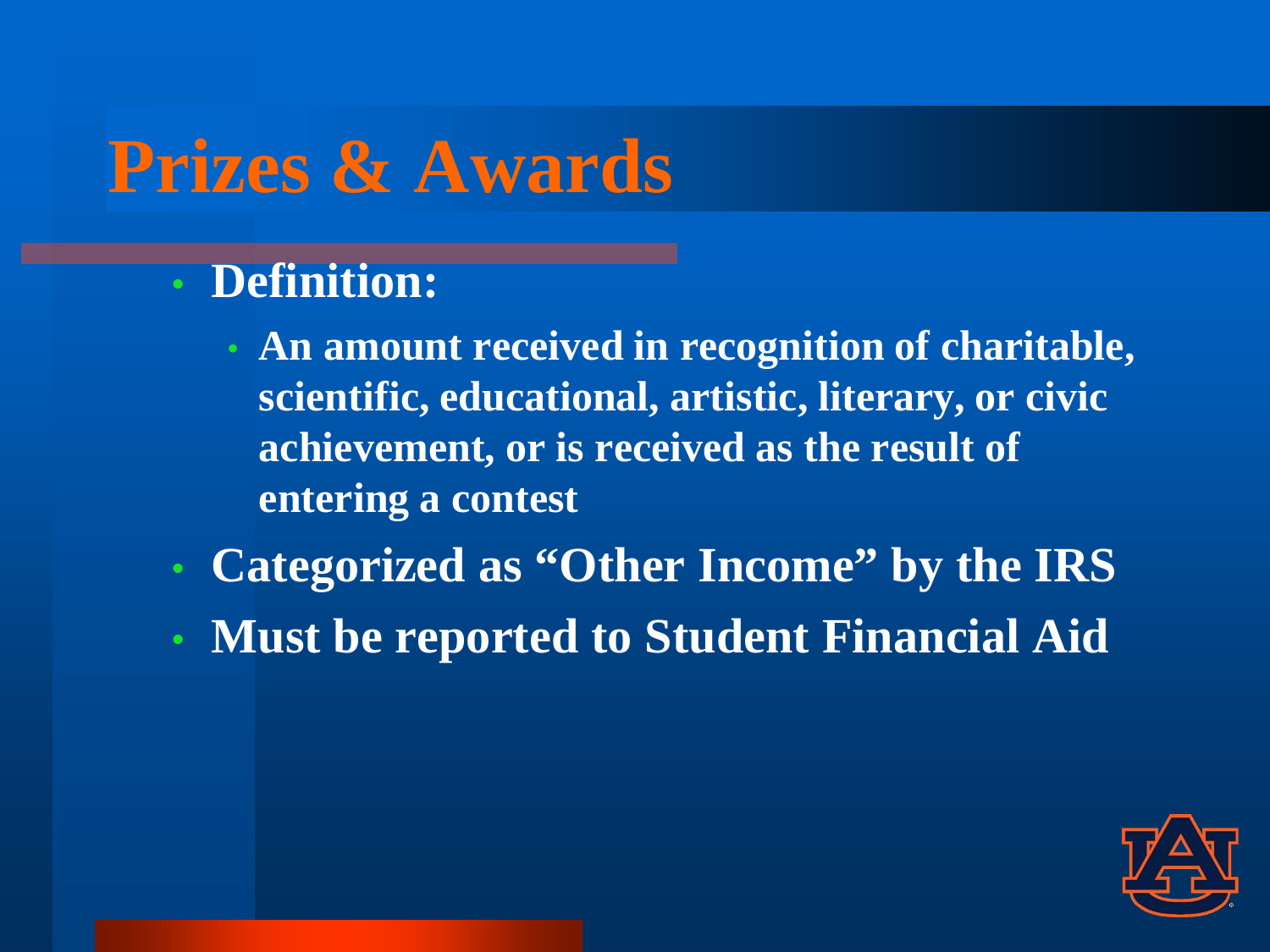### **Prizes & Awards**

- **Federal Tax Implications**
	- **U.S. Citizens, Permanent Residents, and Resident Aliens**
		- **Reporting on form 1099 is required if payment is greater than \$600**
	- **Non-Resident Aliens**
		- **30% withholding tax**
		- **Reported on form 1042-S (no de Minimis)**
	- **All prizes/award payments to employees will be reported and taxed on a W-2**

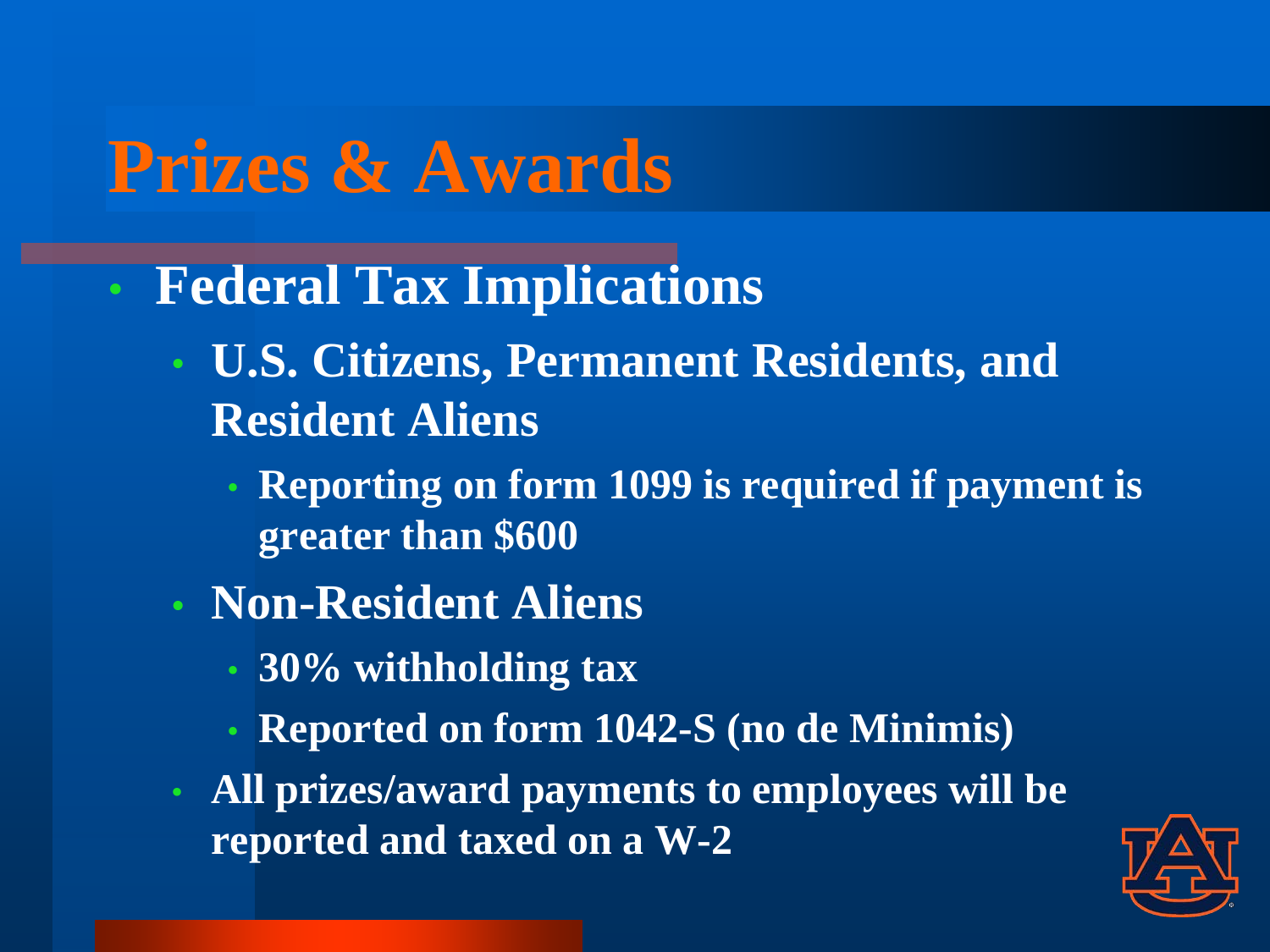**Scholarships/Fellowships vs. Prizes/Awards**

- **Some prizes/awards could have the characteristics of scholarships/fellowships**
- **Withholding agent must determine which income category best describes the grantor's intent**

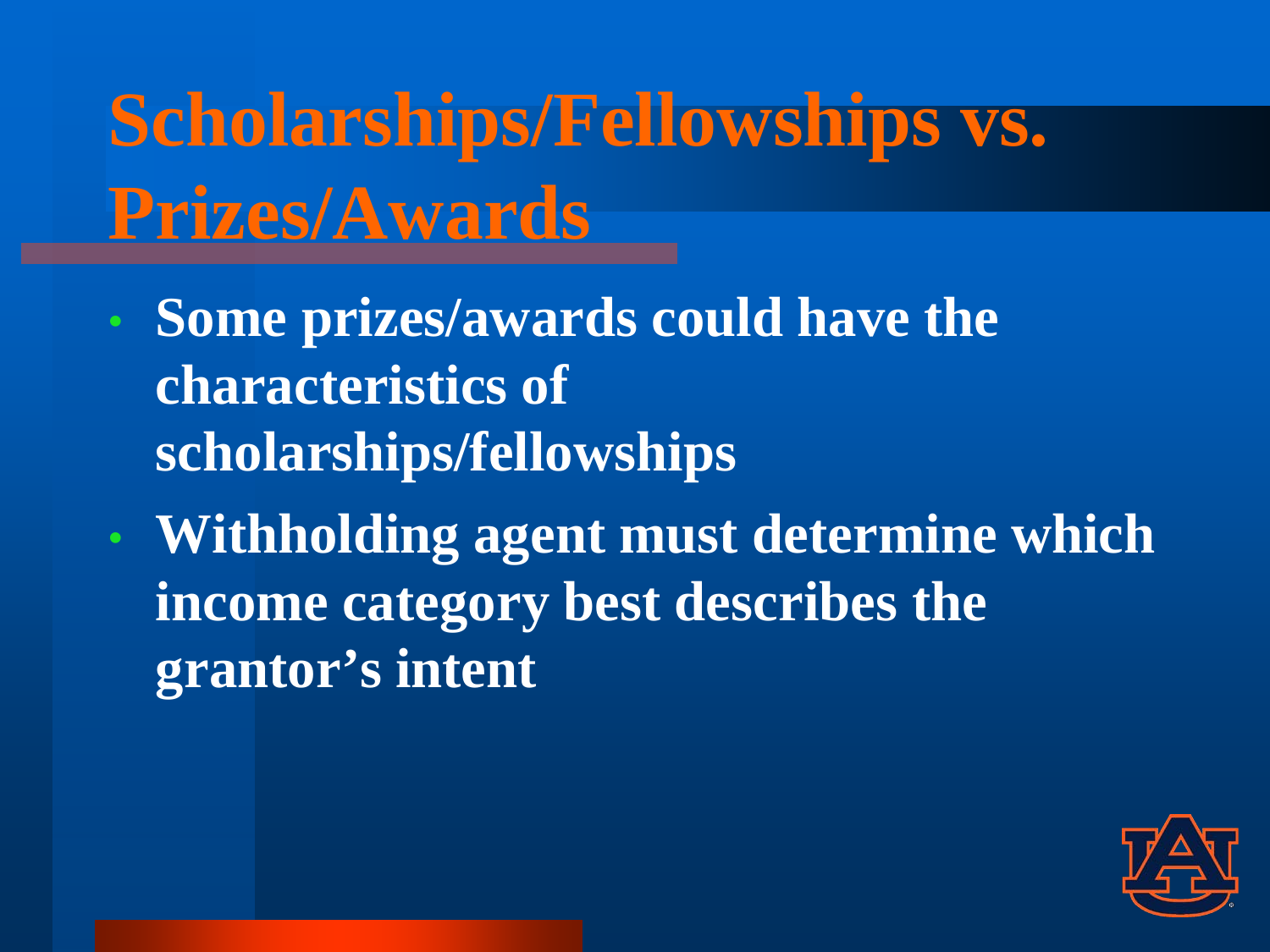## **Scholarships/Fellowships vs. Prizes/Awards**

- **Prizes/Awards in the nature of a Scholarship/Fellowship**
	- **Grantor specifically intends for prize/award to be used to defray the expenses of study, training, or research**